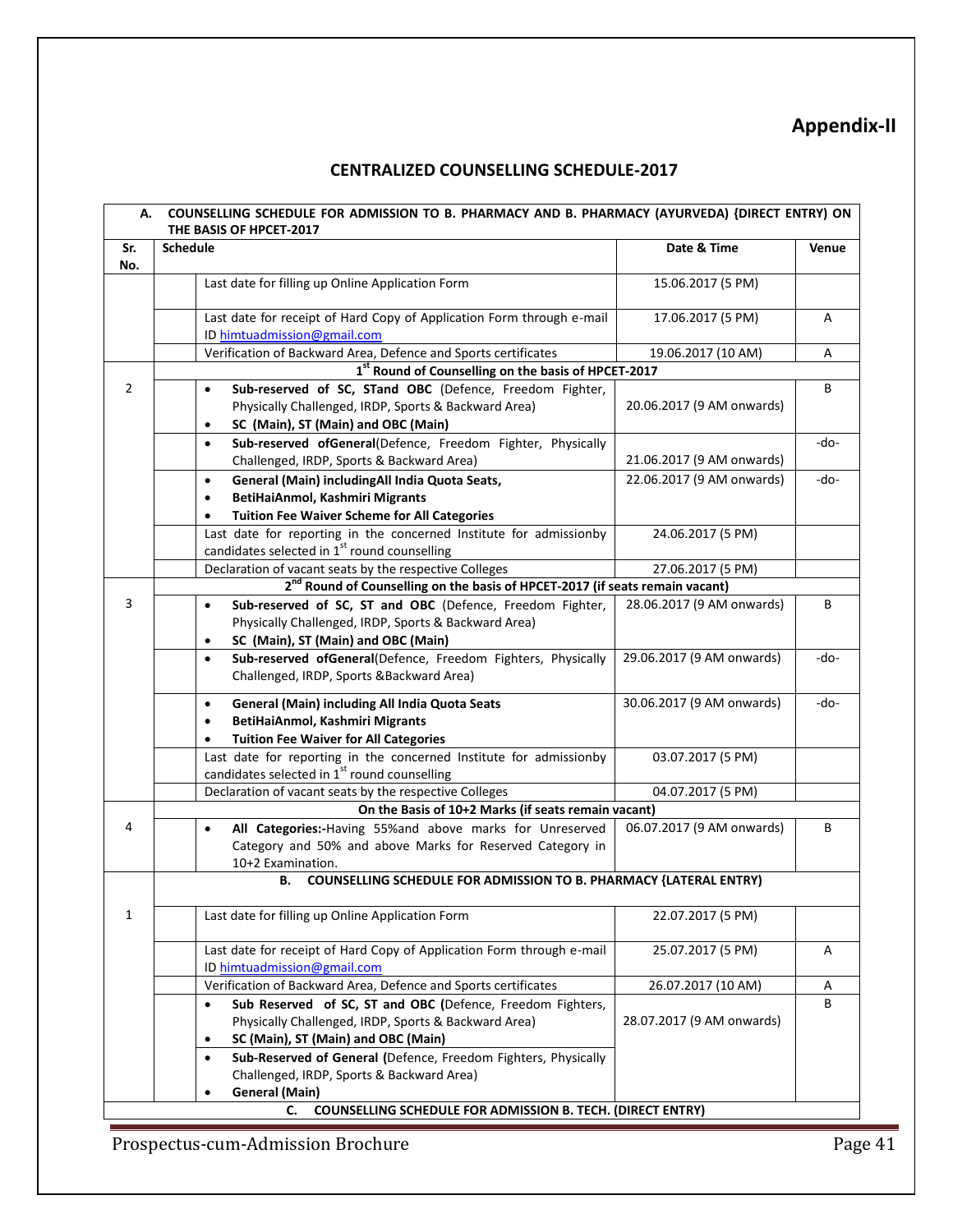| Sr.<br>No.   | <b>Schedule</b>                                                                                                  | Date & Time               | Venue |
|--------------|------------------------------------------------------------------------------------------------------------------|---------------------------|-------|
| 1            | Last date for filling Online Application Form                                                                    | 27.06.2017 (5 PM)         |       |
| $\mathbf{2}$ | Last date for receipt of Hard Copy of Application Form through e-mail ID<br>himtuadmission@gmail.com             | 29.06.2017 (5 PM)         | Α     |
| 3            | Verification of Backward Area, Defence and Sports Certificates                                                   | 01.07.2017 (10 AM)        | -do-  |
| 4            | 1st Round of Counselling on the basis of JEE (Main)-2017                                                         |                           |       |
|              | Kashmiri Migrants & BetiHaiAnmol<br>$\bullet$                                                                    | 03.07.2017 (9 AM onwards) | В     |
|              | Sub-reserved of SC&ST(Defence, Freedom Fighters, Physically<br>$\bullet$                                         |                           |       |
|              | Challenged, IRDP, Sports & Backward Area)                                                                        |                           |       |
|              | SC (Main) and ST (Main)<br>$\bullet$                                                                             |                           |       |
|              | Sub-reserved of OBC and General (Defence, Freedom Fighters,<br>$\bullet$                                         | 04.07.2017 (9 AM onwards) | -do-  |
|              | Physically Challenged, IRDP, Sports & Backward Area)                                                             |                           |       |
|              | OBC (Main)<br>$\bullet$                                                                                          |                           |       |
|              | General (Main) (including 15% seats of All India Quota)<br>$\bullet$                                             | 05.07.2017 (9 AM onwards) | -do-  |
|              | havingminimumCut off and above marks in JEE (Main) 2017 (as                                                      |                           |       |
|              | specified by adding 60%+40%)                                                                                     |                           |       |
|              | <b>Tuition Fee Waiver Scheme for All Categories</b><br>$\bullet$                                                 |                           |       |
|              | Last date for reporting in the concerned Institute for admission by                                              | 07.07.2017 (5 PM)         |       |
|              | candidates selected in 1st round of counseling.                                                                  |                           |       |
|              | Declaration of vacant seats by the respective Colleges                                                           | 10.07.2017 (5 PM)         |       |
| 5            | 1st Round of Counseling on the basis of HPCET-2017                                                               |                           |       |
|              | Kashmiri Migrants & BetiHaiAnmol<br>$\bullet$                                                                    | 10.07.2017 (9 AM onwards) | В     |
|              | Sub-reserved of SC and ST(Defence, Freedom Fighters,<br>$\bullet$                                                |                           |       |
|              | Physically Challenged, IRDP, Sports & Backward Area)                                                             |                           |       |
|              | SC (Main) and ST (Main)<br>$\bullet$                                                                             |                           |       |
|              | Sub-reserved of OBC and General (Defence, Freedom Fighters,<br>$\bullet$                                         | 11.07.2017 (9 AM onwards) | В     |
|              | Physically Challenged, IRDP, Sports & Backward Area)                                                             |                           |       |
|              | OBC (Main)<br>$\bullet$                                                                                          |                           |       |
|              | General Main (including 15% seats of All India Quota) having<br>$\bullet$                                        | 12.07.2017 (9 AM onwards) | В     |
|              | minimum Cut off and above marks in HPCET 2017                                                                    |                           |       |
|              | <b>Tuition Fee Waiver Scheme for all Categories</b><br>$\bullet$                                                 |                           |       |
|              | Last date for reporting in the concerned Institute for admission by                                              | 15.07.2017 (5 PM)         |       |
|              | candidates selected in 1 <sup>st</sup> round of counseling.                                                      |                           |       |
|              | Declaration of vacant seats by the respective Colleges                                                           | 17.07.2017 (5 PM)         |       |
|              | 2 <sup>nd</sup> Round of Counselling on the basis of JEE (Main)-2017 (if seats remain vacant)                    |                           |       |
|              | Kashmiri Migrants & BetiHaiAnmol<br>$\bullet$<br>Sub-reserved of SC and ST(Defence, Freedom Fighters, Physically | 15.07.2017 (9 AM onwards) | В     |
|              | Challenged, IRDP, Sports & Backward Area)                                                                        |                           |       |
|              | SC (Main) and ST (Main)<br>$\bullet$                                                                             |                           |       |
|              | Sub-reserved of OBC and General (Defence, Freedom Fighters,<br>$\bullet$                                         | 17.07.2017 (9 AM onwards) | -do-  |
|              | Physically Challenged, IRDP, Sports & Backward Area)                                                             |                           |       |
|              | OBC (Main)<br>$\bullet$                                                                                          |                           |       |
|              | General (Main) (including 15% seats of All India Quota)<br>$\bullet$                                             | 18.07.2017 (9 AM onwards) | -do-  |
|              | havingminimumCut off and above marks in JEE (Main) 2017 (as                                                      |                           |       |
|              | specified by adding 60%+40%)                                                                                     |                           |       |
|              | <b>Tuition Fee Waiver Scheme for All Categories</b><br>$\bullet$                                                 |                           |       |
|              | Last date for reporting in the concerned Institute for admission by                                              | 20.07.2017 (5 PM)         |       |
|              | candidates selected in $1st$ round of counseling.                                                                |                           |       |
|              | Declaration of vacant seats by the respective Colleges                                                           | 21.07.2017 (5 PM)         |       |
|              | 2 <sup>nd</sup><br>Round of Counseling on the basis of HPCET-2017 (if seats remain vacant)                       |                           |       |
|              | Kashmiri Migrants & BetiHaiAnmol<br>$\bullet$                                                                    | 20.07.2017 (9 AM onwards) | В     |
|              | Sub-reserved of SC and ST (Defence, Freedom Fighters, Physically<br>$\bullet$                                    |                           |       |
|              |                                                                                                                  |                           |       |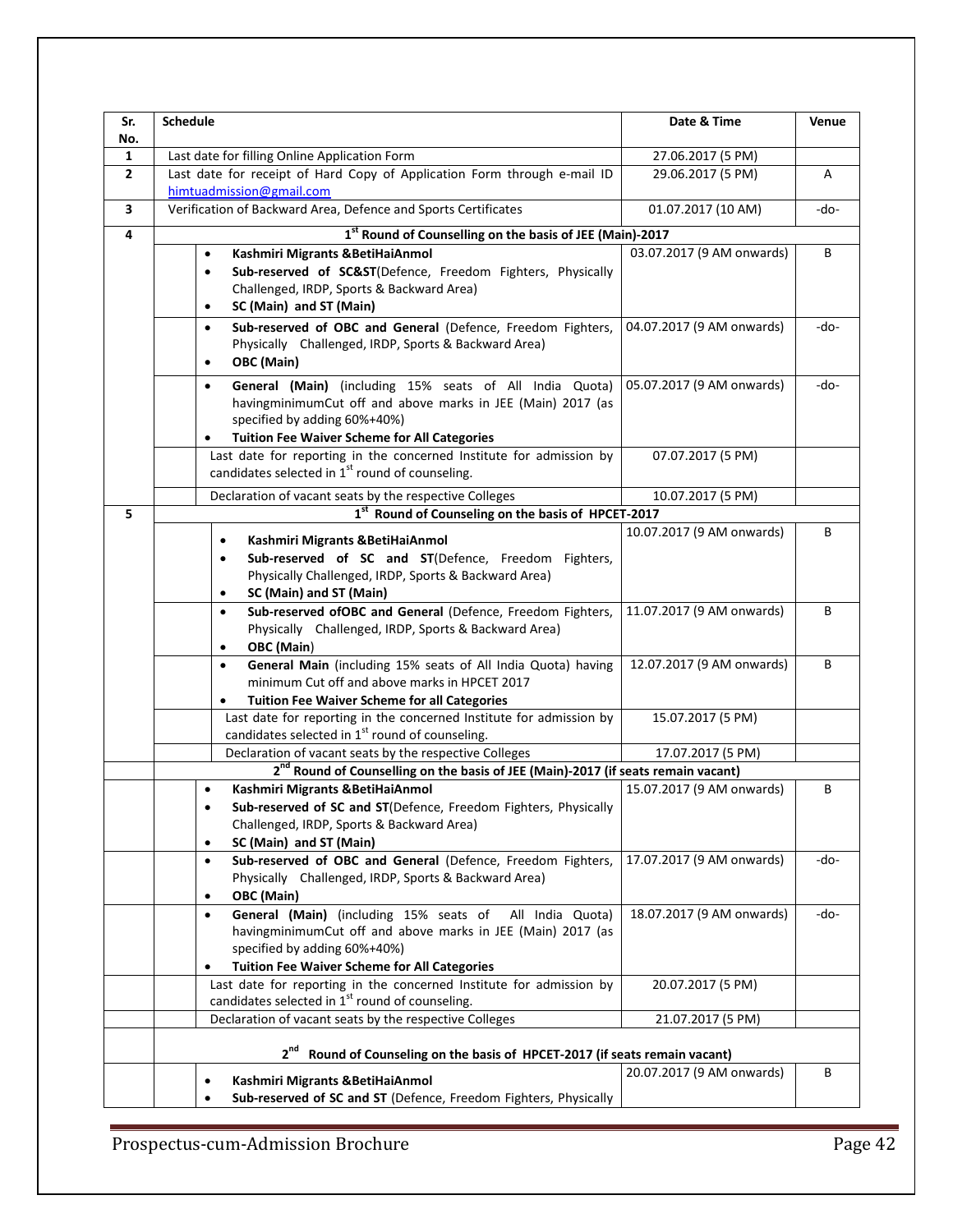|                | Challenged, IRDP, Sports & Backward Area)                                                             |                           |      |
|----------------|-------------------------------------------------------------------------------------------------------|---------------------------|------|
|                | SC (Main) and ST (Main)<br>$\bullet$                                                                  |                           |      |
|                | Sub-reserved ofOBC and General (Defence, Freedom Fighters,<br>$\bullet$                               | 21.07.2017 (9 AM onwards) | -do- |
|                | Physically Challenged, IRDP, Sports & Backward Area)                                                  |                           |      |
|                | OBC (Main)<br>$\bullet$                                                                               |                           |      |
|                | General Main (including 15% seats of All India Quota)<br>$\bullet$                                    | 22.07.2017 (9 AM onwards) | -do- |
|                | havingminimumCut off and above marks in HPCET 2017                                                    |                           |      |
|                | <b>Tuition Fee Waiver Scheme for all Categories</b><br>٠                                              |                           |      |
|                | Last date for reporting in the concerned Institute for admission by                                   | 24.07.2017                |      |
|                | candidates selected in 1 <sup>st</sup> round of counseling.                                           |                           |      |
|                | Declaration of vacant seats by the respective Colleges                                                | 25.07.2017                |      |
| 6              | Counselling On the Basis of 10+2 Marks (if seats remain vacant)                                       |                           |      |
|                | Kashmiri Migrants & Beti Ha iAnmol<br>٠                                                               | 27.07.2017 (9 AM onwards) | B    |
|                | Sub-reserved of SC and ST (Defence, Freedom Fighters, Physically<br>٠                                 |                           |      |
|                | Challenged, IRDP, Sports & Backward Area)                                                             |                           |      |
|                | SC (Main) and ST (Main)<br>$\bullet$                                                                  |                           |      |
|                |                                                                                                       |                           |      |
|                | Sub-reserved of OBC (Defence, Freedom Fighters, Physically<br>$\bullet$                               | 28.07.2017 (9 AM onwards) | -do- |
|                | Challenged, IRDP, Sports & Backward Area)                                                             |                           |      |
|                | OBC (Main)<br>$\bullet$                                                                               |                           |      |
|                | Sub-reserved ofGeneral(Defence, Freedom Fighters, Physically<br>$\bullet$                             |                           |      |
|                | Challenged, IRDP, Sports & Backward Area)                                                             |                           |      |
|                | General (Main) (including 15% seats of All India Quota)<br>$\bullet$                                  | 29.07.2017 (9 AM onwards) | -do- |
|                | <b>Tuition Fee Waiver</b><br>$\bullet$                                                                |                           |      |
|                | D.<br><b>COUNSELLING SCHEDULE FOR ADMISSION TO B.TECH (LATERAL ENTRY SCHEME)</b>                      |                           |      |
| 1              | Last date for filling Online Application Forms                                                        | 11.07.2017 (5 PM)         |      |
|                | Last date for receipt of Hard Copy of Application Form through e-mail                                 | 12.07.2017 (5 PM)         | А    |
|                | ID himtuadmission@gmail.com                                                                           |                           |      |
|                | Verification of Backward Area, Defence and Sports Certificates                                        | 14.07.2017 (10 AM)        | -do- |
|                | Sub-reserved of SC, ST & OBC (Defence, Freedom Fighters,<br>$\bullet$                                 | 24.07.2017 (9 AM onwards) | B    |
|                | Physically Challenged, IRDP, Sports & Backward Area)                                                  |                           |      |
|                | SC (Main), ST (Main) and OBC (Main)<br>$\bullet$                                                      |                           |      |
|                | Sub-reserved of General (Defence, Freedom Fighters, Physically 25.07.2017 (9 AM onwards)<br>$\bullet$ |                           | -do- |
|                |                                                                                                       |                           |      |
|                | Challenged. IRDP, Sports & Backward Area)<br><b>General (Main)</b><br>$\bullet$                       |                           |      |
|                |                                                                                                       |                           |      |
|                |                                                                                                       |                           |      |
|                | Е.<br><b>COUNSELING SCHEDULE FOR ADMISSION TO M.TECH. PROGRAM</b>                                     |                           |      |
| 1              | Last date for filling up Online Application Form                                                      | 11.07.2017 (5 PM)         |      |
|                | Last date for receipt of Hard Copy of Application Form through e-mail                                 | 12.07.2017(5 PM)          | Α    |
|                | ID himtuadmission@gmail.com                                                                           |                           |      |
|                | Verification of Backward Area and Defencecertificates and Sports                                      | 14.07.2017 (10 AM)        | -do- |
|                | Certificate                                                                                           |                           |      |
|                | Counseling on the basis of Valid Gate Score                                                           |                           |      |
| $\overline{2}$ | All Reserved and Un-reserved Categories                                                               | 18.07.2017(9 AM onwards)  | С    |
|                |                                                                                                       |                           |      |
|                | Last date for reporting in the concerned Institute for admission                                      | 20.07.2017 (5 PM)         |      |
|                |                                                                                                       |                           |      |
|                | Declaration of vacant seats by the respective Colleges                                                | 21.07.2017 (5 PM)         |      |
|                |                                                                                                       |                           |      |
|                | Counseling on the basis of HPCET-2017                                                                 |                           |      |
| 3              | All Reserved Categories<br>$\bullet$                                                                  | 20.07.2017 (9 AM onwards) | C    |
|                | <b>Unreserved Category</b><br>$\bullet$                                                               | 21.07.2017 (9 AM onwards) | -do- |
|                |                                                                                                       |                           |      |
|                | Last date for reporting in the concerned Institute for admission                                      | 24.07.2017 (5 PM)         |      |
|                |                                                                                                       |                           |      |

Prospectus-cum-Admission Brochure Page 43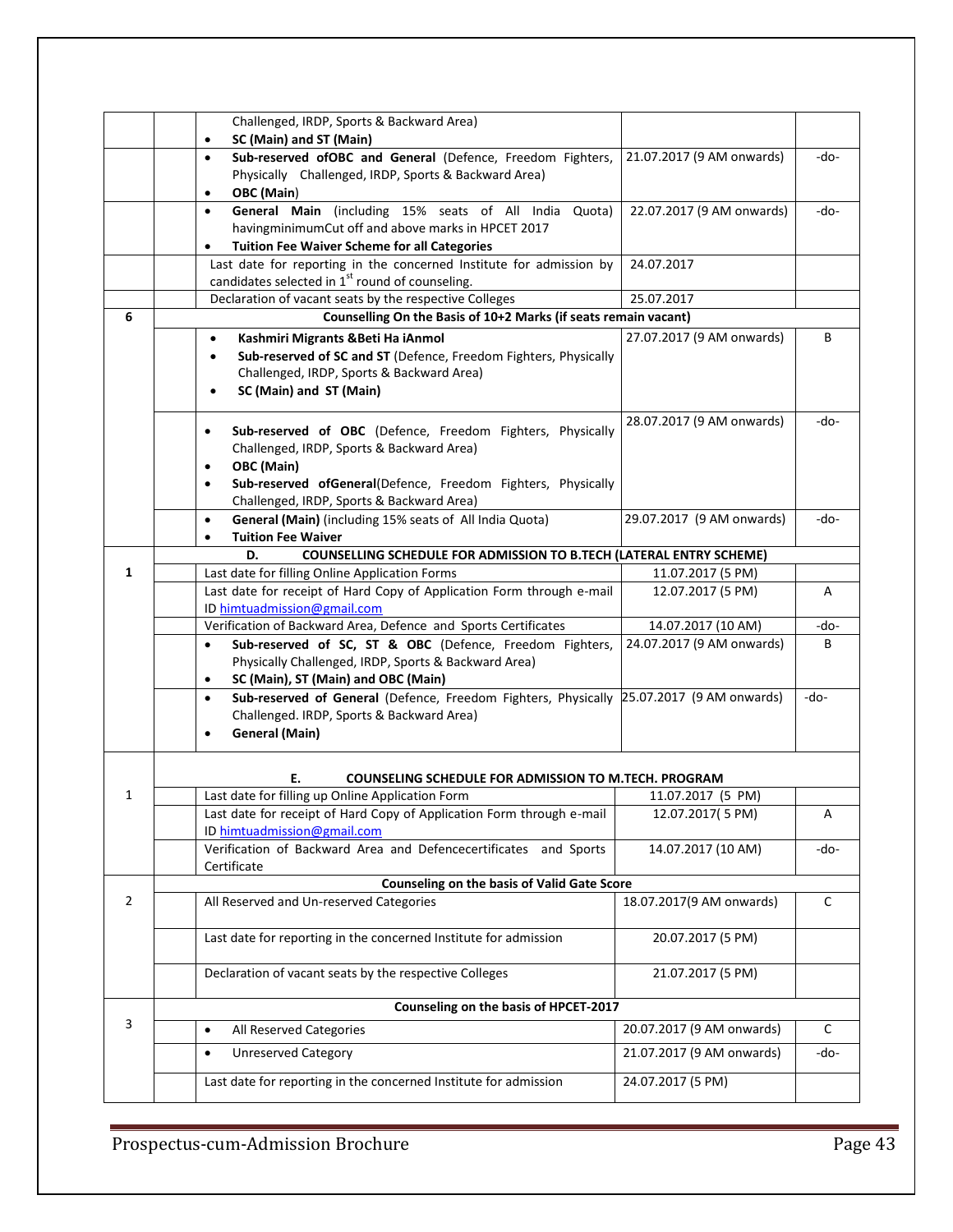|                | Declaration of vacant seats by the respective Colleges                                                                                    | 25.07.2017 (5 PM)         |      |
|----------------|-------------------------------------------------------------------------------------------------------------------------------------------|---------------------------|------|
|                | On the Basis of BE/B.Tech Marks(if seats remain vacant)                                                                                   |                           |      |
|                |                                                                                                                                           | 27.7.2017                 |      |
|                | All Categories:-Having 60% and above marks for Unreserved<br>Category and 55% and above Marks for Reserved Category in                    | (9 AM onwards)            | C    |
| 4              | BE/B.Tech.                                                                                                                                |                           |      |
|                | COUNSELLING SCHEDULE FOR ADMISSION TO M. PHARM. PROGRAM<br>F.                                                                             |                           |      |
| 1              | Last date for filling up Online Application Form                                                                                          | 11.07.2017 (5 PM)         |      |
|                | Last date for receipt of Hard Copy of Application Form through e-mail                                                                     | 12.07.2017 (5 PM)         | A    |
|                | ID himtuadmission@gmail.com                                                                                                               |                           |      |
|                | Verification of Backward Area, Defence and Sports Certificates                                                                            | 14.07.2017 (10 AM)        | -do- |
|                | Counseling on the basis of Valid GPAT Score                                                                                               |                           |      |
| $\overline{2}$ | All Reserved and Un-reserved Categories<br>$\bullet$                                                                                      | 17.07.2017                | C    |
|                |                                                                                                                                           | (9 AM onwards)            |      |
|                | Last date for reporting in the concerned Institute for admission                                                                          | 19.07.2017 (5 PM)         |      |
|                | Declaration of vacant seats by the respective Colleges                                                                                    | 20.07.2017 (5 PM)         |      |
|                | Counseling on the basis of HPCET-2017                                                                                                     |                           |      |
| 3              | All Reserved Categories<br>$\bullet$                                                                                                      | 21.07.2017 (9 AM onwards) | с    |
|                | <b>Unreserved Category</b><br>$\bullet$                                                                                                   | 22.07.2017 (9 AM onwards) | -do- |
|                | Last date for reporting in the concerned Institute for admission                                                                          | 24.07.2017 (5 PM)         |      |
|                | Declaration of vacant seats by the respective Colleges                                                                                    | 25.07.2017 (5 PM)         |      |
|                | On the Basis of B.Pharmacy Marks (if seats remain vacant)                                                                                 |                           |      |
| 4              | All Categories:-Having 60 %and above marks for Unreserved<br>$\bullet$                                                                    | 28.7.2017 (9 AM onwards)  | С    |
|                | Category and 55 % and above Marks for Reserved Category in<br>B.Pharmacy.                                                                 |                           |      |
|                | COUNSELLING SCHEDULE FOR ADMISSION TO MBA PROGRAM<br>G.                                                                                   |                           |      |
| 1              | Last date for filling up Online Application Form                                                                                          | 11.07.2017 (5 PM)         |      |
|                | Last date for receipt of Hard Copy of Application Form through e-mail<br>ID himtuadmission@gmail.com                                      | 12.07.2017 (5 PM)         | Α    |
|                | Verification of Backward Area, Defence and Sports certificates                                                                            | 14.07.2017 (10 AM)        | -do- |
|                | Counseling on the basis of Valid Score of National Level Tests viz. CAT, CMAT, MAT etc.                                                   |                           |      |
| 2              | All Reserved and un-reserved Categories<br>$\bullet$                                                                                      | 17.07.2017 (9 AM onwards) | C    |
|                | Last date for reporting in the concerned Institute for admission                                                                          | 19.07.2017 (5 PM)         |      |
|                | Declaration of vacant seats by the respective Colleges                                                                                    | 20.07.2017 (5 PM)         |      |
|                | Counseling on the basis of HPCET-2017                                                                                                     |                           |      |
| 3              | All Reserved Categories<br>$\bullet$                                                                                                      | 19.07.2017 (9 AM onwards) | C    |
|                | Un-reserved Category<br>$\bullet$                                                                                                         | 20.07.2017 (9 AM onwards) | -do- |
|                | Last date for reporting in the concerned Institute for admission                                                                          | 24.07.2017 (5 PM)         |      |
|                | Declaration of vacant seats by the respective Colleges                                                                                    | 25.07.2017 (5 PM)         |      |
|                | On the Basis of Bachelor Degree Marks (if seats remain vacant)                                                                            |                           |      |
|                |                                                                                                                                           |                           |      |
| 4              | All Categories:-Having 60 % and above marks for Unreserved Category<br>and 55 % and above Marks for Reserved Category in Bachelor Degree. | 29.07.2017 (9 AM onwards) | C    |
|                |                                                                                                                                           |                           |      |

Prospectus-cum-Admission Brochure Page 44